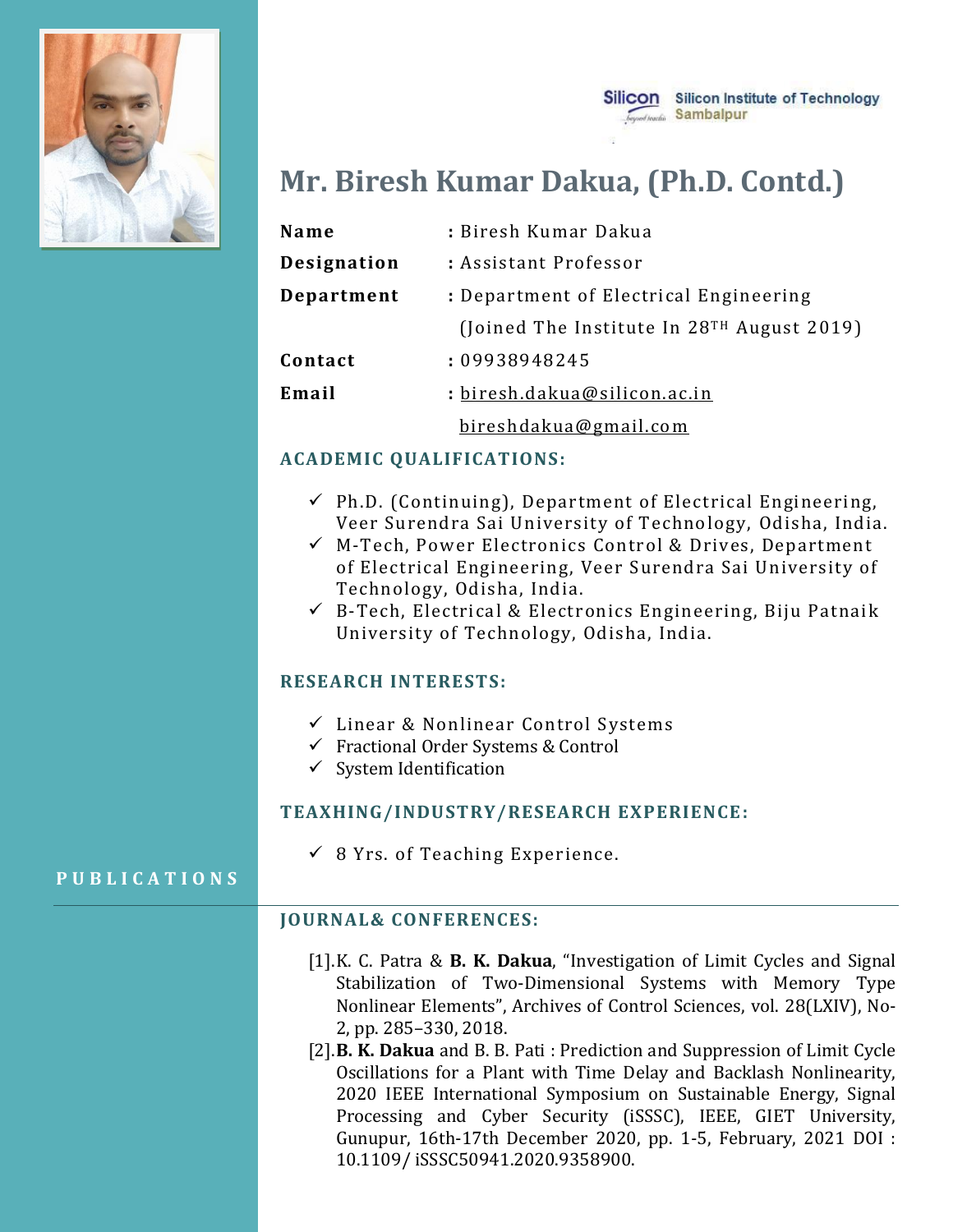- [3].**B. K. Dakua** and B. B. Pati : Computation of Limit Cycle in a Nonlinear Fractional-Order Plant with Time Delay, 2021 1st Odisha International Conference on Electrical Power Engineering, Communication and Computing Technology (ODICON), IEEE, SOA University, Bhubaneswar, 08-09 January 2021, pp. 1-6, May, 2021 DOI : 10.1109/ ODICON50556.2021.9428950.
- [4].**B. K. Dakua** and B. B. Pati: PI<sup> $\lambda$ </sup>-PD<sup>µ</sup> Controller for Suppression of Limit Cycle in Fractional-Order Time Delay Systems with Nonlinearities, 2021 1st Odisha International Conference on Electrical Power Engineering, Communication and Computing Technology (ODICON), IEEE, SOA University, Bhubaneswar, 08-09 January 2021, pp. 1-6, May, 2021 DOI : 10.1109/ODICON50556.2021.9428971.

#### **A N Y O T H E R**

#### **WORKSHOPS/FDPS/SEMINARS ATTENDED:**

- [1].NaMPET sponsored short term training program on "Power Electronics Systems and Applications" organized by Department of EE NIT Rourkela from 04-06 April 2014.
- [2].2-Week ISTE Workshop on "Control Systems" Organized by IIT Kharagpur, 02-12 December 2014.
- [3].1-Week FDP on "Emerging Trends and Challenges in Electric Power System" Organized by Dept of EE, CVRCE Bhubaneswar, 18-23 May 2015.
- [4].QIP sponsored 1-Week STTP on "Modeling and Simulation of Hybrid Power Generation System" Organized by Dept of EE, VSSUT Burla, 14- 19 December 2015.
- [5].NITTR Chandigarh coordinated 1-Week Short Term Course on "Thrust Areas of Research in Engineering & Science Through ICT" Organized by Dept of EE, CVRCE Bhubaneswar, 25-29 April 2016.
- [6].1-Week FDP on "Present and Future Technologies in Electric Power and Energy Systems" Organized by Dept of EE, CVRCE Bhubaneswar, 23-28 May 2016.
- [7].NITTR Chandigarh coordinated 1-Week Short Term Course on "FACTs Devices and Distributed Generation Through ICT" Organized by Dept of EE, CVRCE Bhubaneswar, 06-10 February 2017.
- [8].1-Week STTP through ICT mode on "Measurement and Control For Industrial Automation" Organized by Dept of EE, CVRCE Bhubaneswar, 11-16 December 2017.
- [9].2-Week "Vertical Integration Course for Trainners" approved by Directorate General of Shipping, 04-15 March 2019.
- [10]. 1-Week FDP on "Emerging Trends and Developements in Power Electronics Application to Power System" Organized by CVRCE Bhubaneswar, 11-15 March 2019.
- [11]. AICTE sponsored short term training program on "Applications of Soft Computing in Power System" organized by Department of EE & EEE VSSUT, Burla from 02-07 December 2019.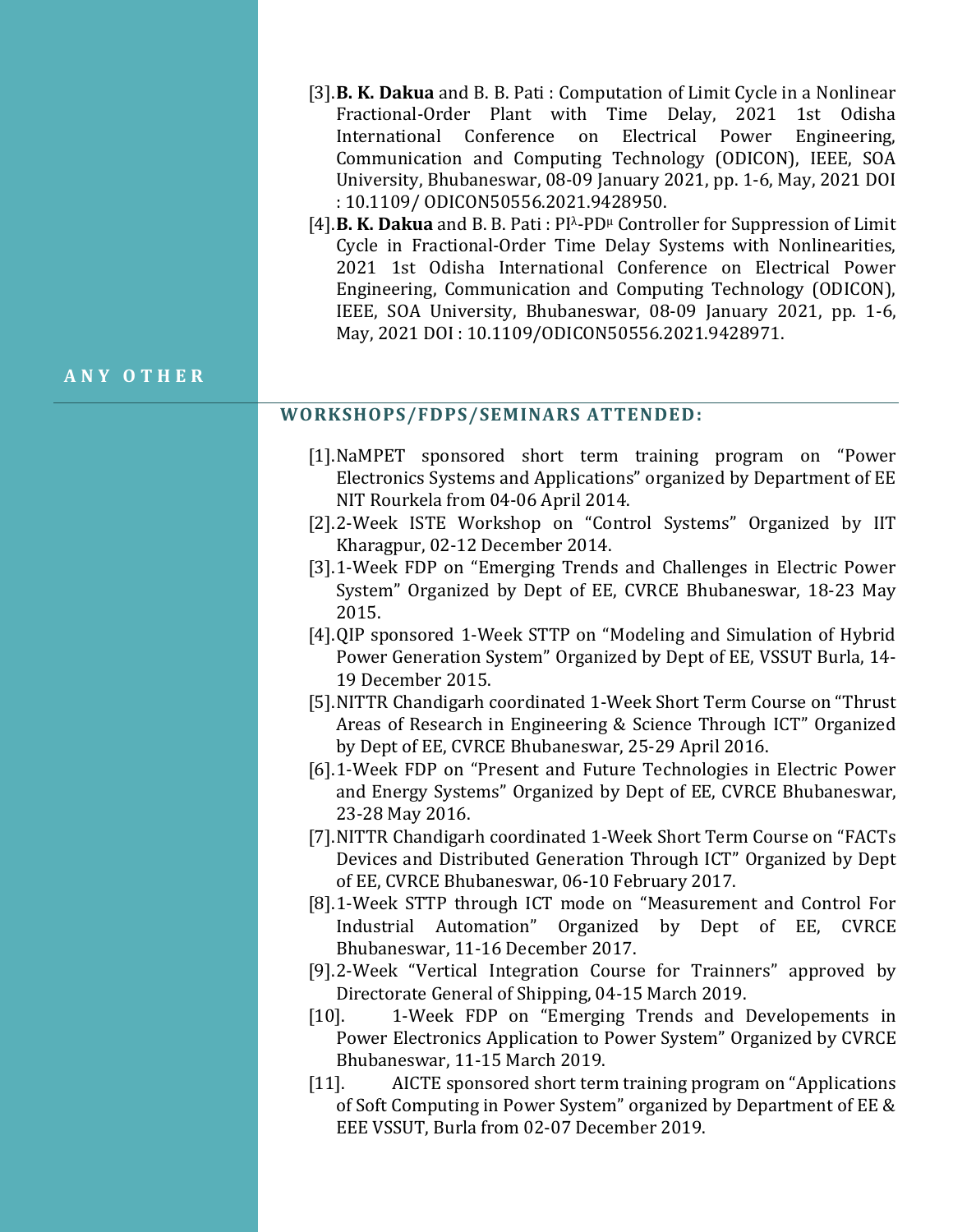- [12]. TEQIP-III sponsored 2-Days online Workshop on "Advancement of Optimization Techniques in Electrical Engineering Applications" Organized by Dept. Of EE, VSSUT. 14-15 September 2020.
- [13]. AICTE (ATAL) Academy sponsored 5-Days online FDP "Control System and Sensor Technology" Organized by IIIT Nagpur, 21-25 September 2020.
- [14]. AICTE sponsored 2-Weeks online FDP on "Robust and Nonlinear System Dynamics and Control" Organized by Dept. of EE, VSSUT. 12-23 December 2020.
- [15]. 2-Days Webinar on "Energy Efficient Distribution Systems (EEDS-2021)" Organized by Dept. of EEE, SIT Bhubaneswar, 08-09 January 2021.
- [16]. BPUT TEQIP-III sponsored 3-Days STTP on "Essential Tools and Techniques in Research Methodology" Organized by Dept. of ECE, SIT Sambalpur, 11-13 February 2021.
- [17]. TEQIP-III sponsored 5-Days online FDP on" Power Quality Issues and Energy Management in a Grid Integrated with Renewable Sources" Organized by Dept. Of EE, EATM Bhubaneswar, 24-28 February 2021.
- [18]. 5-Days STTP on "Application of Advance Control Techniques in Power Electronics and Power Technology" Organized by Dept of EEE, SIT Bhubaneswar, 05-09 April 2021.
- [19]. AICTE sponsored 1-week online FDP on "Real Time Simulation : Roadmap for RE Grid Integration in Microgrid and Smart grid", organized by NITTR Chandigarh, 28 June-02 July 2021.

## **WORKSHOPS/FDPS/SEMINARS ORGANISED:**

- [1].Organized a 4-days e-FDP on "Role of Artificial Intelligence in Future Microgrid Control" 17-20 June 2020, SIT Sambalpur.
- [2].2-Day online workshop on "Advanced MATLAB Tools and SIMULINK in Power System Applications" AMTSPSA-2021 on 26-27 July 2021, SIT Sambalpur.

## **JOURNALS/CONFERENCE/BOOK CHAPTER REVIEW:**

- [1].3rd International Conference on Energy, Power, and Environment (ICEPE 2020), IEEE Conference organized by Dept of EE, NIT Meghalaya, Shilong, India 05-07 March 2021. (2 papers)
- [2].7<sup>th</sup> International Conference on Electronics, Computer and Communication Technology, (IEEE Connect 2021) Organized by IEEE Bangalore Section on 09-11 July 2021. (1 paper)
- [3].1st International symposium on Sustainable Energy and Technological Advancements (ISSETA 2021), (Springer) organized by Dept of EE, NIT Meghalaya, Shilong, India on 24-25 September 2021. (2 papers)

# **AWARD/ACHIVEMENT:**